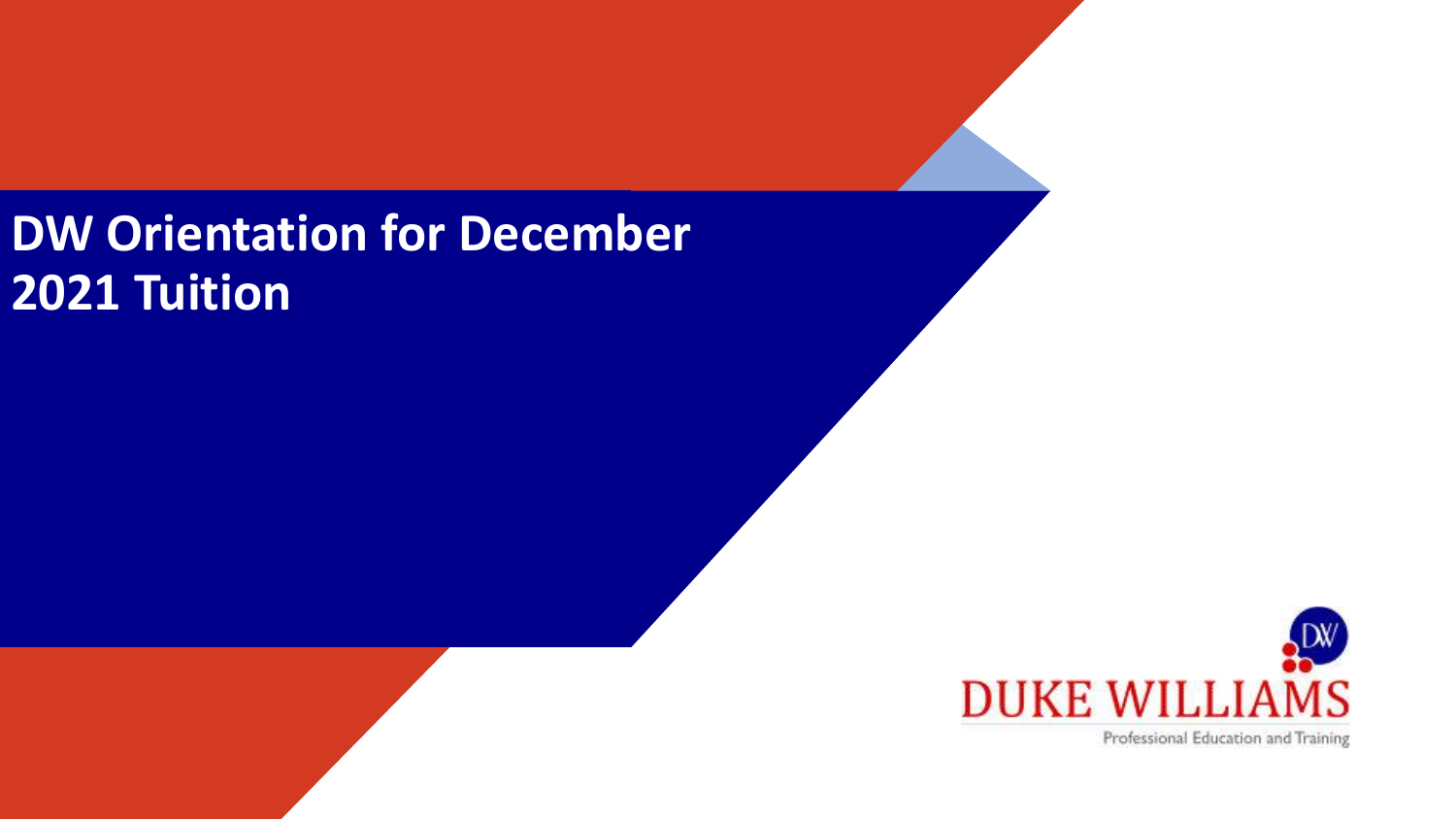# **<u>E</u>** House Keeping Rules











turn off your camera unless requested to turn on

Be on mute at all time when not speaking

Use the chat box to communicate or raise hand

#### +233241222221 | +233209532992

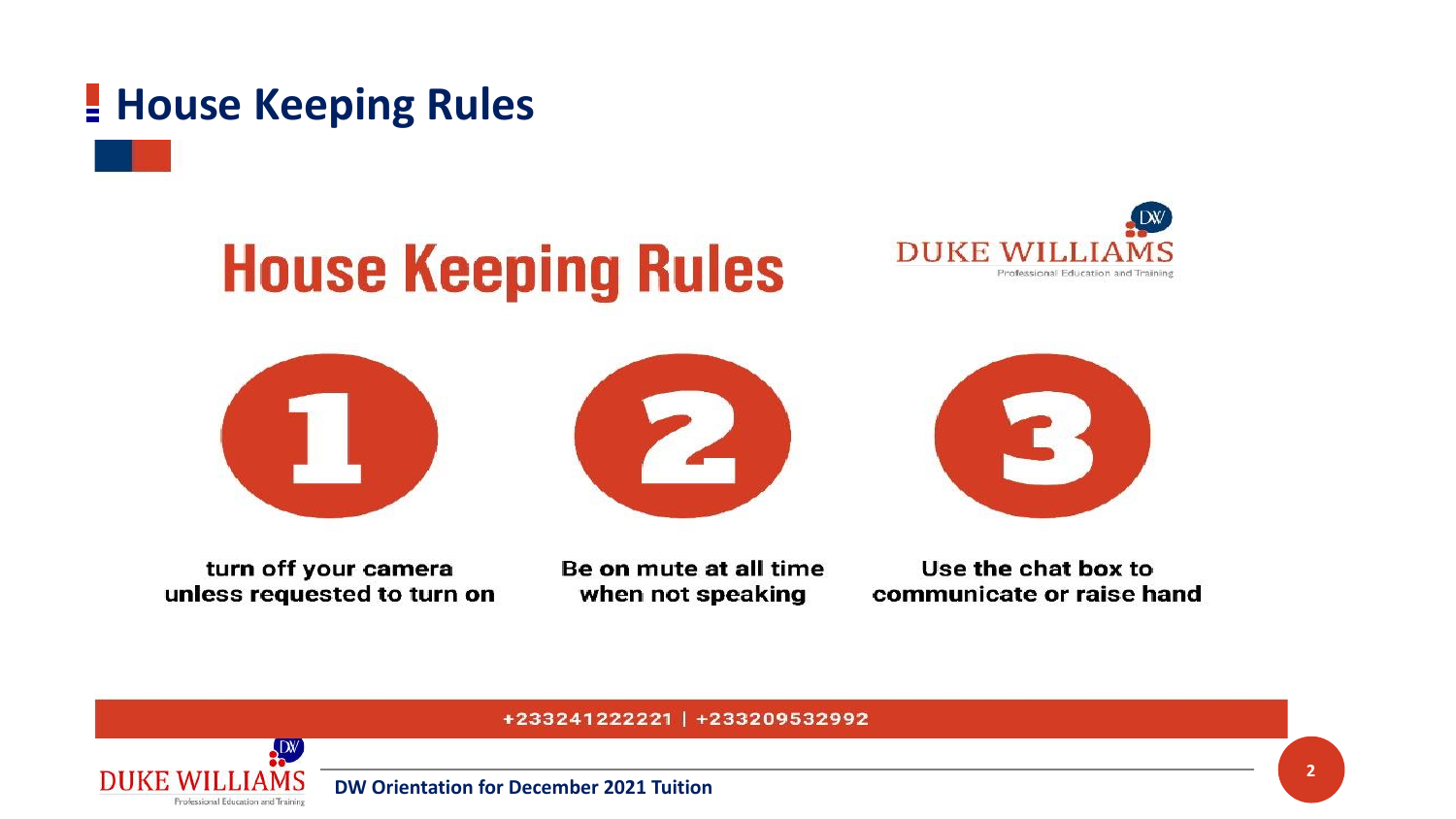# **Orientation for December 2021 Tuition**

### **Overview**

- Welcome and Introduction
- Introduction to online study page
- To do list
- How to study ACCA online effectively
- December 2021 Tuition and Revision Schedule
- DW CBE Practice Platform
- Motivation
- Q & A session

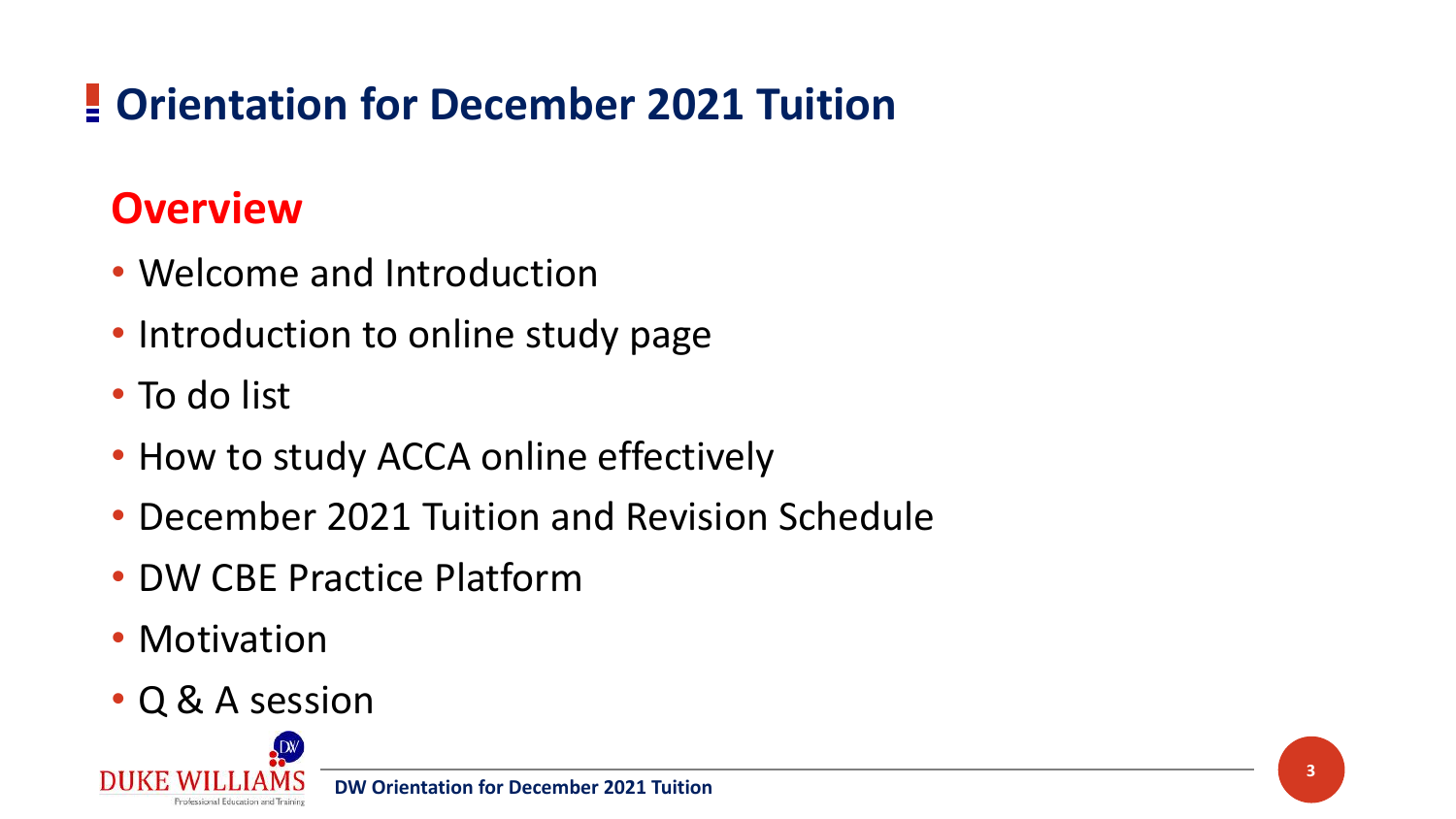# **To do list**

- Decide on the paper to study for the exam sitting
- Take our Tuition and Revision
- Study materials(Workbook and Revision kit)
- Laptop/Desktop and internet.

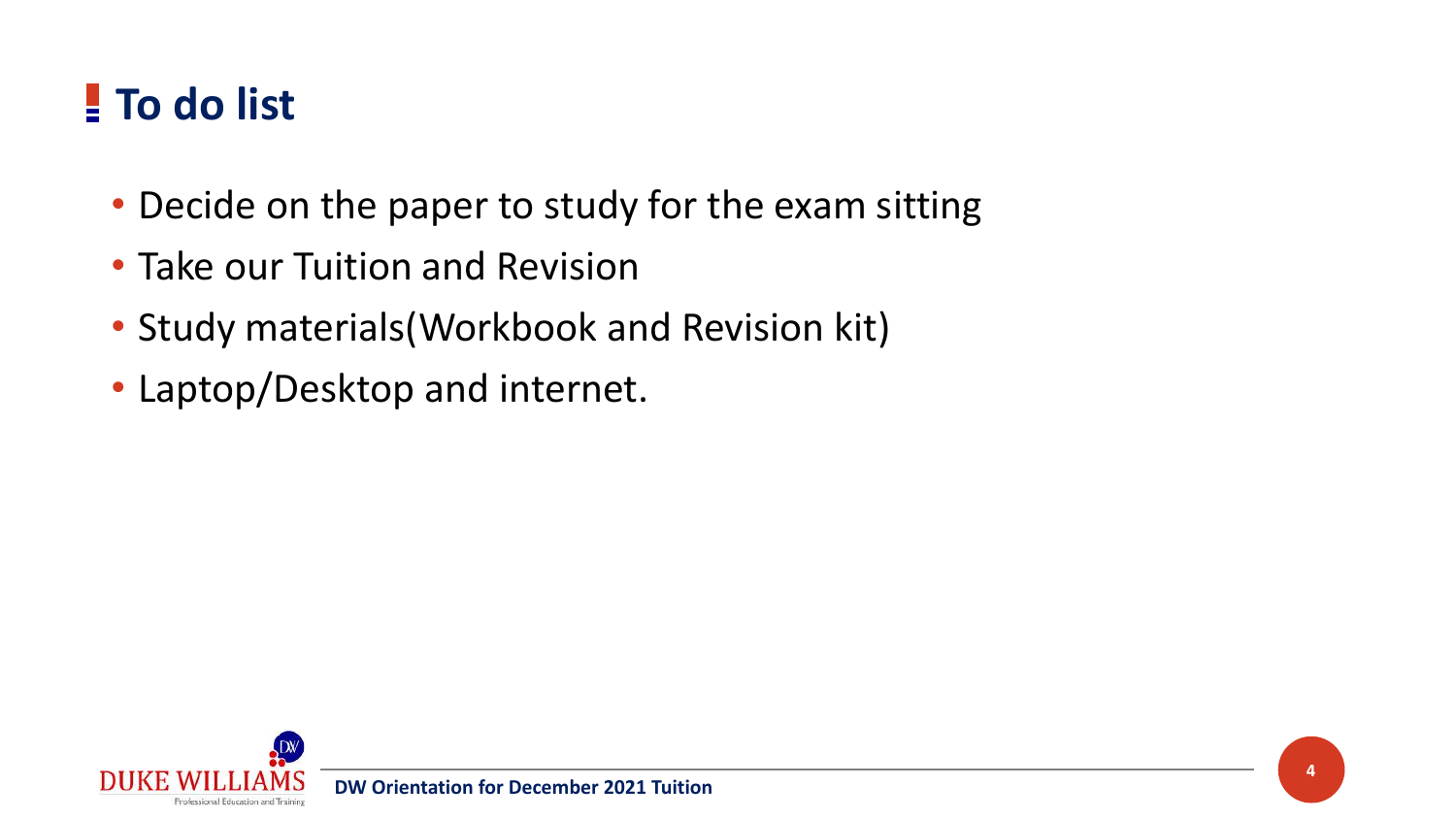# **<u></u> How to Study ACCA Online Effectively Before you start the ACCA online course:**

- Read the Syllabus and Study Guide for the paper.
- Download all the course notes and if possible have them printed.
- Download the lecture sequence and follow the topics with corresponding videos.
- Draw up a daily personal study timetable using the lecture sequence provided by course tutor. Be disciplined and consistent with the timetable.

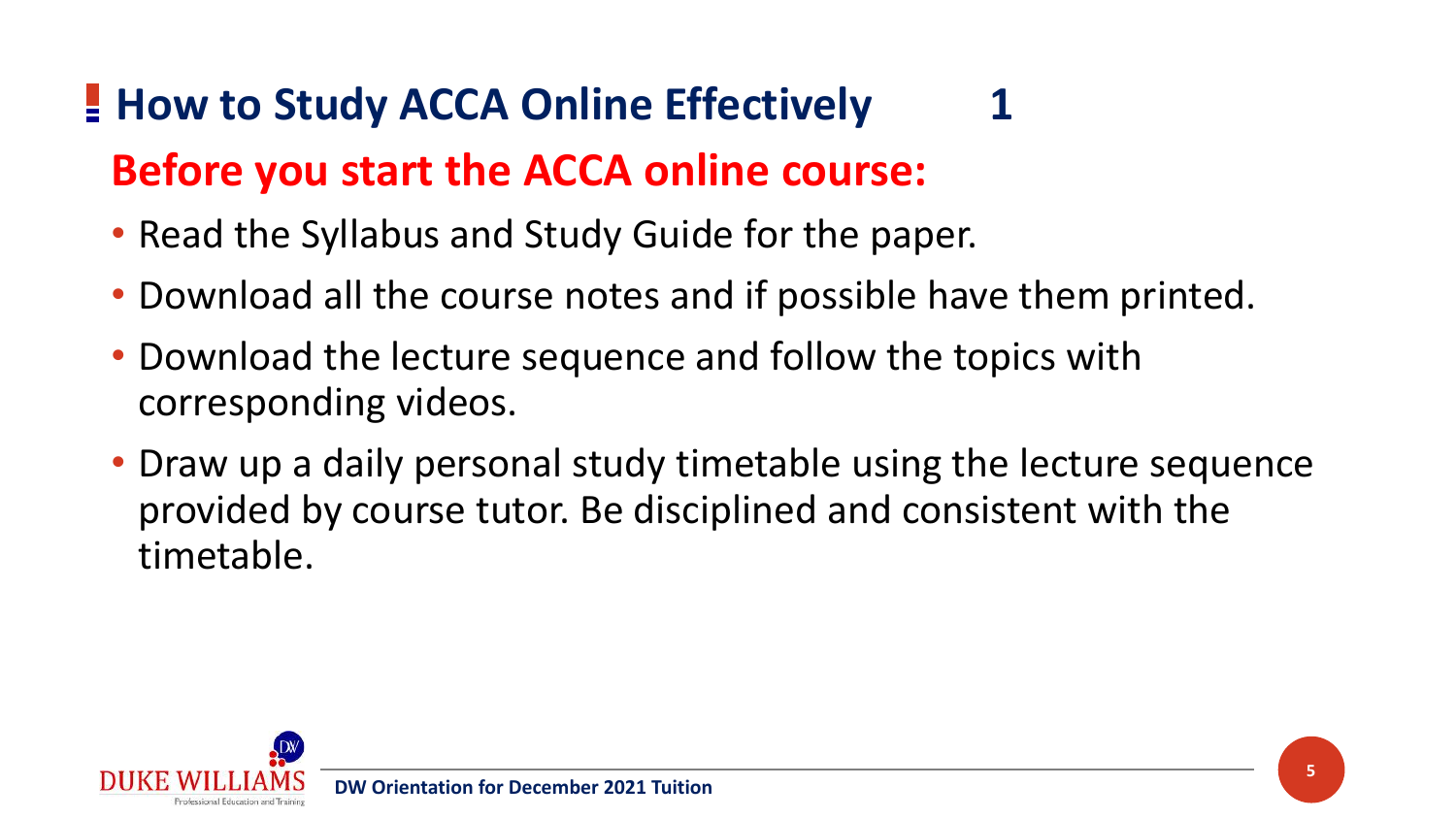### $\blacksquare$  **How to Study ACCA Online Effectively** 2 **Personal timetable template**

### **Minimum of 10 hours per each weekday and Minimum of 6 hours each weekend:**

| <b>Days</b>                            | <b>Time</b>                                                                                                            | <b>Hours</b>                | <b>Activity</b>                                                                                                                         |
|----------------------------------------|------------------------------------------------------------------------------------------------------------------------|-----------------------------|-----------------------------------------------------------------------------------------------------------------------------------------|
| <b>Mondays to</b><br><b>Fridays</b>    | Choose any of these timings that suits your<br>schedule:<br><b>3am - 5am</b><br>$6am - 8am$<br>7pm - 9pm<br>9pm - 11pm | 2 hours daily               | <b>Topics and related videos</b><br><b>Attempt and submit daily</b><br>or weekly question<br>challenge                                  |
| <b>Saturdays and</b><br><b>Sundays</b> | The timing for weekend can vary, but keep<br>it at 2 hours maximum each time.                                          | 2 hours each for 6<br>hours | Recap or revise some of<br>the difficult topics covered<br>during the weekday.<br>Attempt all assignments.<br><b>Practice questions</b> |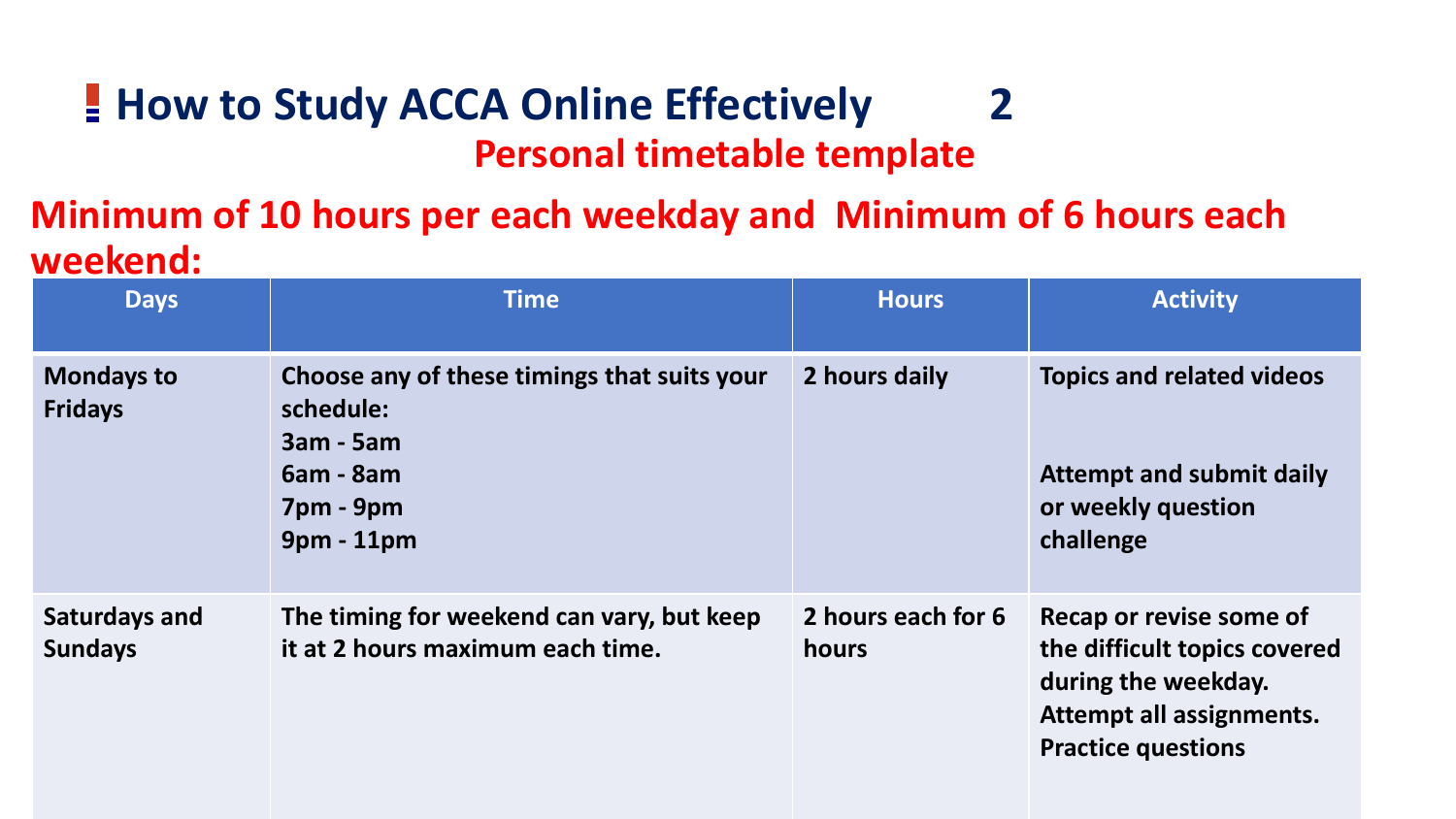# $\blacksquare$  **How to Study ACCA Online Effectively** 3 **Tips when watching the videos:**

- Be in a sitting position.
- Use a laptop or desktop or tablet.
- Minimize the use of your mobile phones unless you are on a bus to or from work and you want to recap some topics.
- Put your phones on silent in order to avoid distractions such as phone calls and messages.

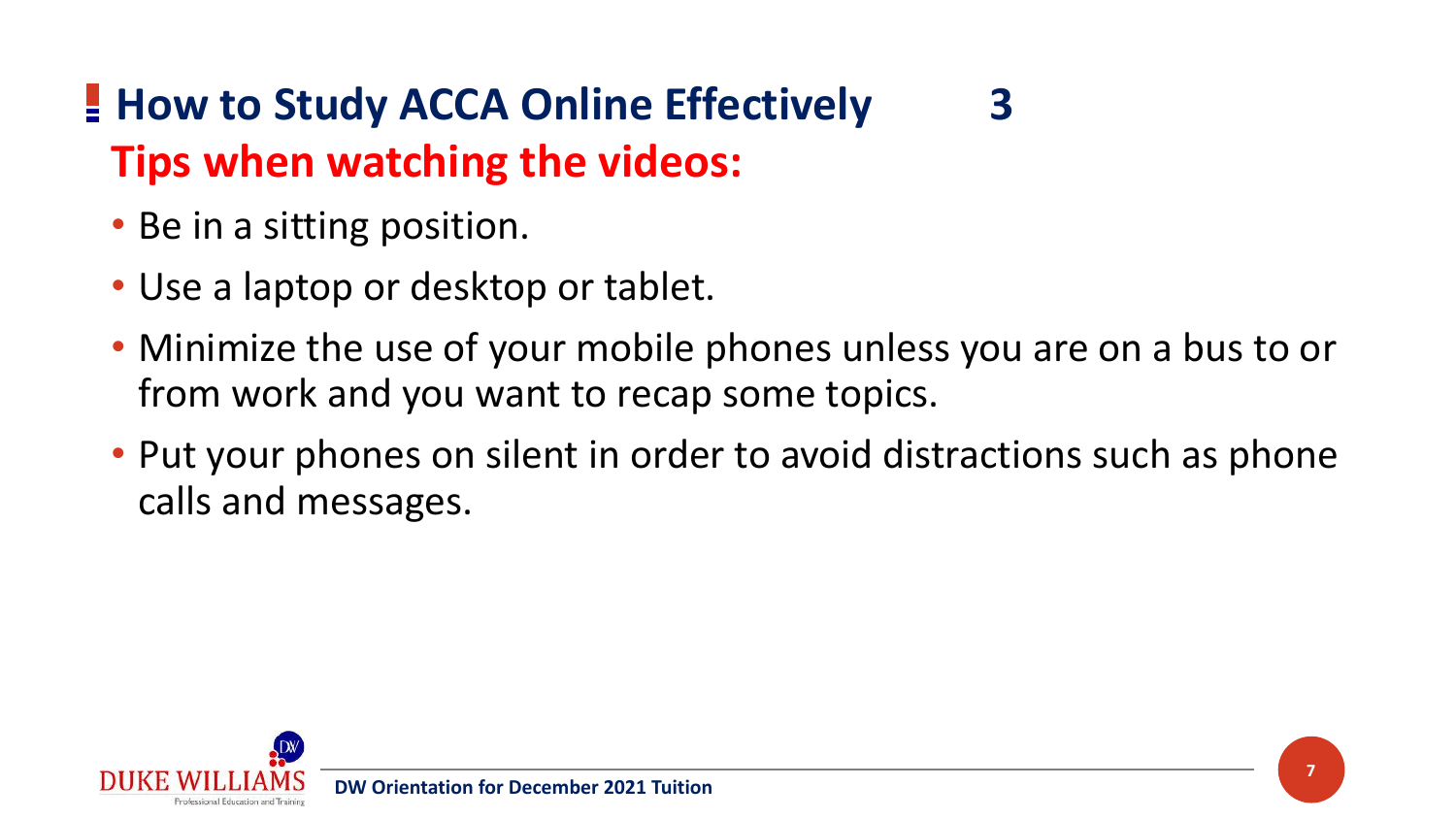# $\blacksquare$  **How to Study ACCA Online Effectively** 4 **Tips when watching the videos Cont.:**

- Take notes as you watch the videos.
- Take about 10 minutes break after every 45 minutes to an hour.
- Set the engagement platform for the course as priority(WhatsApp, email etc.).
- Be active on the WhatsApp platform, ask questions and follow all discussions.

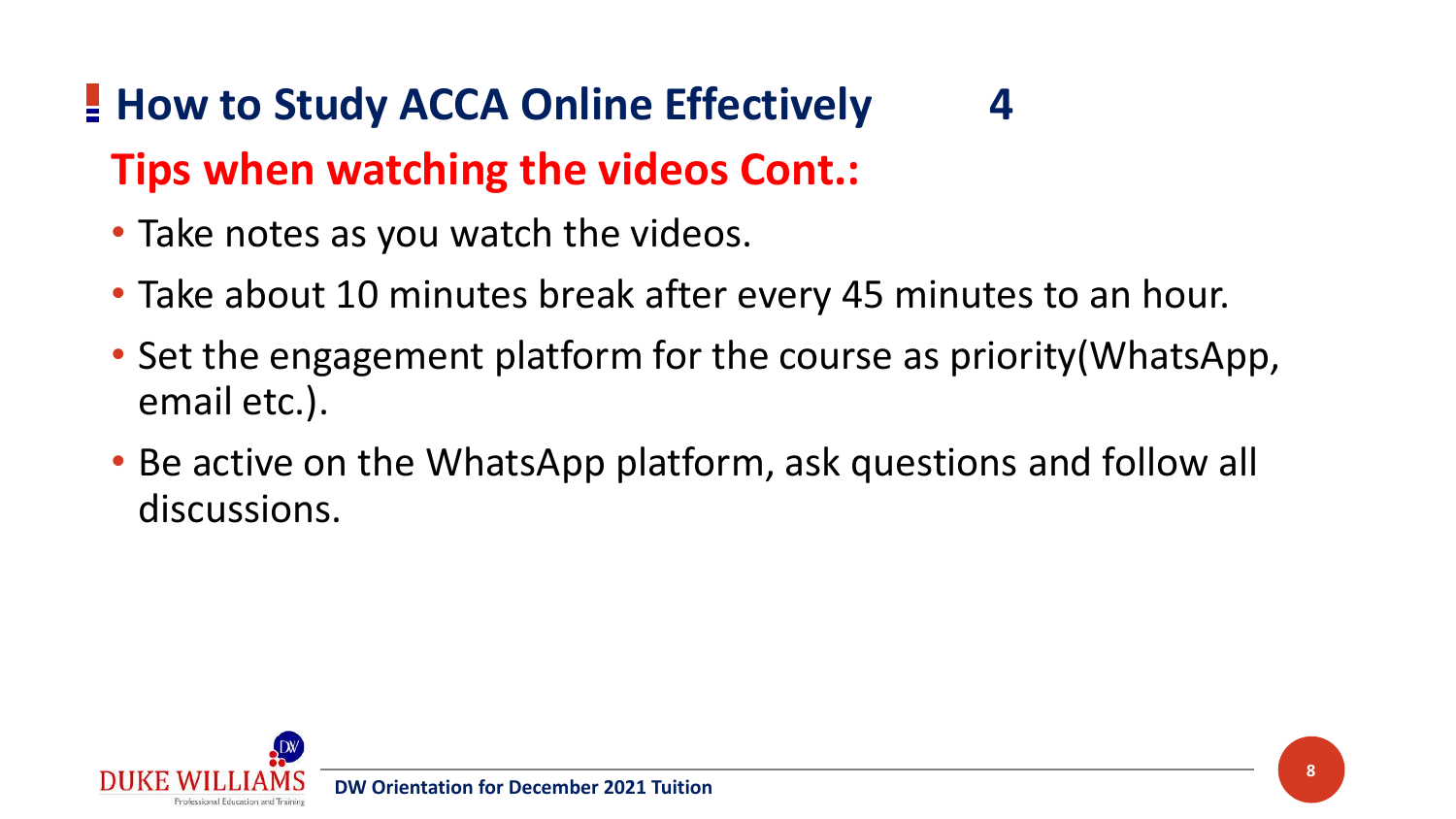# **<u>E**</u> December 2021 Tuition Schedule</u>

- 6 weeks of tuition.
- Weekly lecture sequence (topics, related videos and practice questions).
- Weekly marked assignments on CBE practice platform (Assignments will be released on Fridays, 9am for Monday, 9am submission).
- live sessions via Microsoft Teams.
- Face to face session.

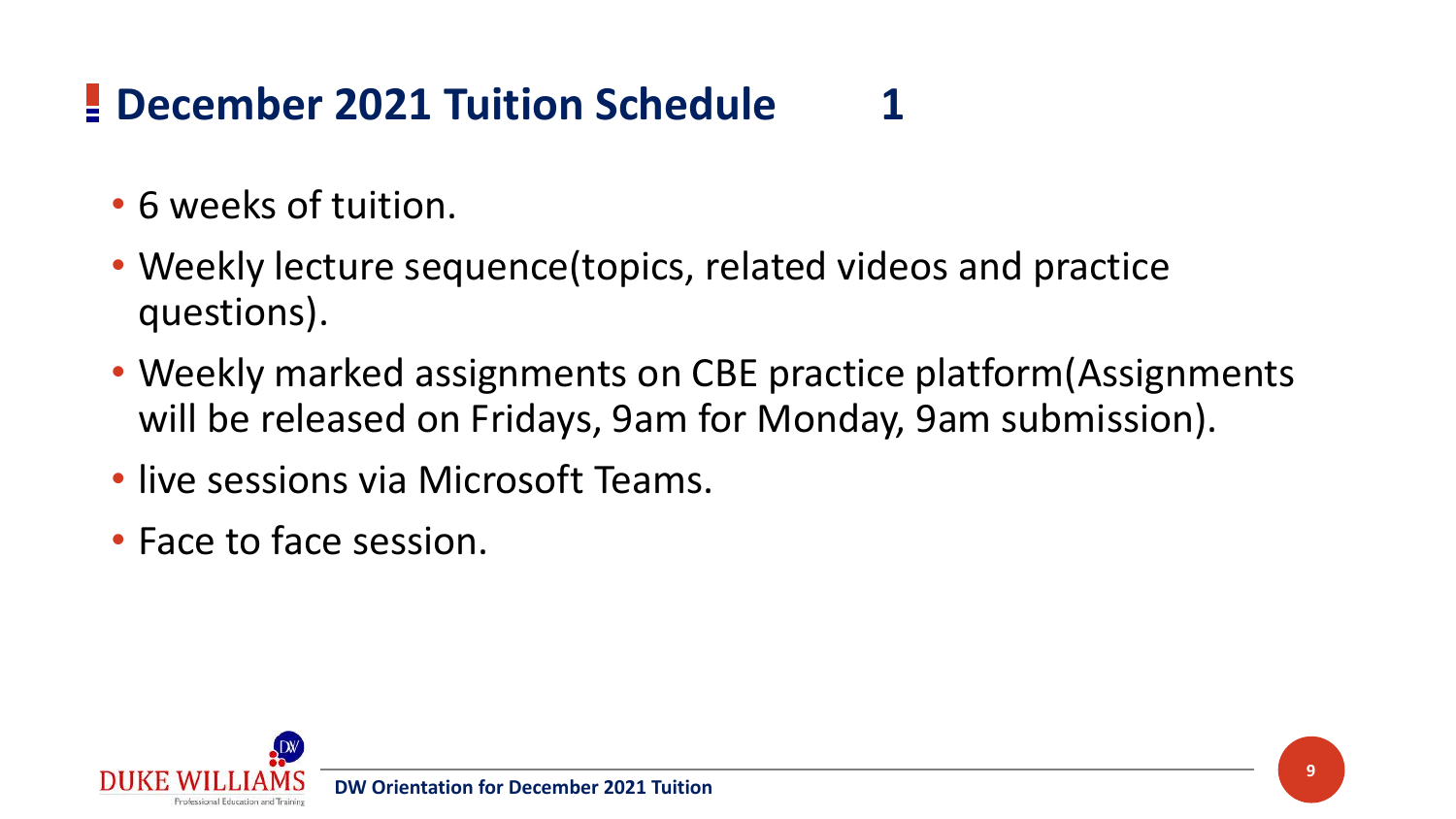# **December 2021 Tuition Schedule 2**

| <b>6 weeks of tuition</b> |                                              |  |  |  |  |
|---------------------------|----------------------------------------------|--|--|--|--|
| <b>Week</b>               | <b>Dates</b>                                 |  |  |  |  |
| Week 1                    | Monday, 13 September to Sunday, 19 September |  |  |  |  |
| Week 2                    | Monday, 20 September to Sunday, 26 September |  |  |  |  |
| Week 3                    | Monday, 27 September to Sunday, 3 October    |  |  |  |  |
| Week 4                    | Monday, 4 October to Sunday, 10 October      |  |  |  |  |
| Week 5                    | Monday, 11 October to Sunday, 17 October     |  |  |  |  |
| Week 6                    | Monday, 18 October to Sunday, 24 October     |  |  |  |  |

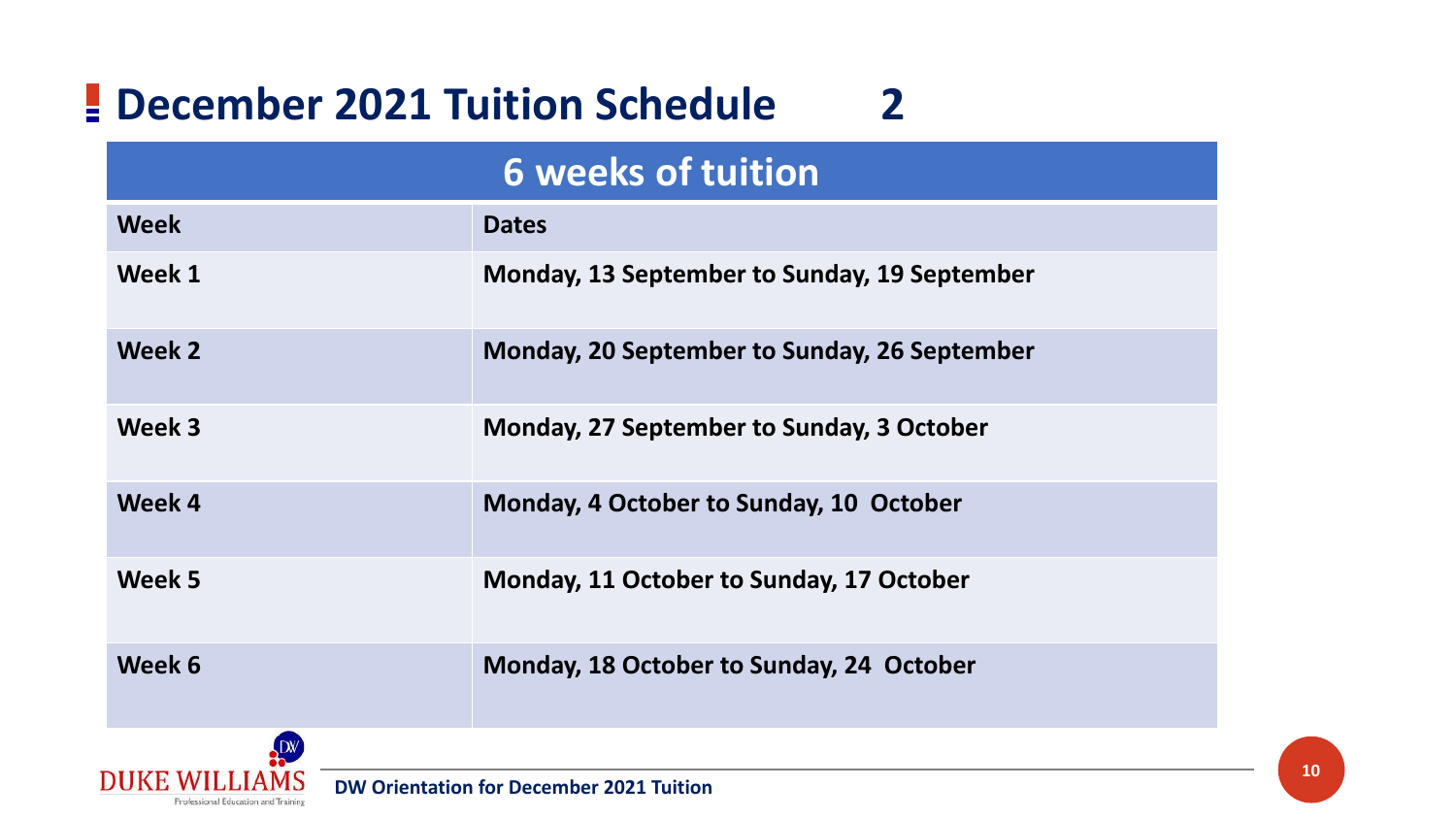# **December 2021 Tuition Schedule 3**

| <b>Week</b>                                                      | <b>Activity</b>                            | <b>Timetable</b>   |
|------------------------------------------------------------------|--------------------------------------------|--------------------|
| Week 1<br><b>Saturday, 18 September 2021</b>                     | Live Session via Microsoft Teams           | To be communicated |
|                                                                  |                                            |                    |
| Week 3<br><b>Saturday, 2 October 2021</b>                        | Live Session via Microsoft Teams           | To be communicated |
|                                                                  |                                            |                    |
| Week 7<br>Saturday, 30 October, 2021<br>Sunday, 31 October, 2021 | Face to face Session at Mamprobi<br>Campus | To be communicated |

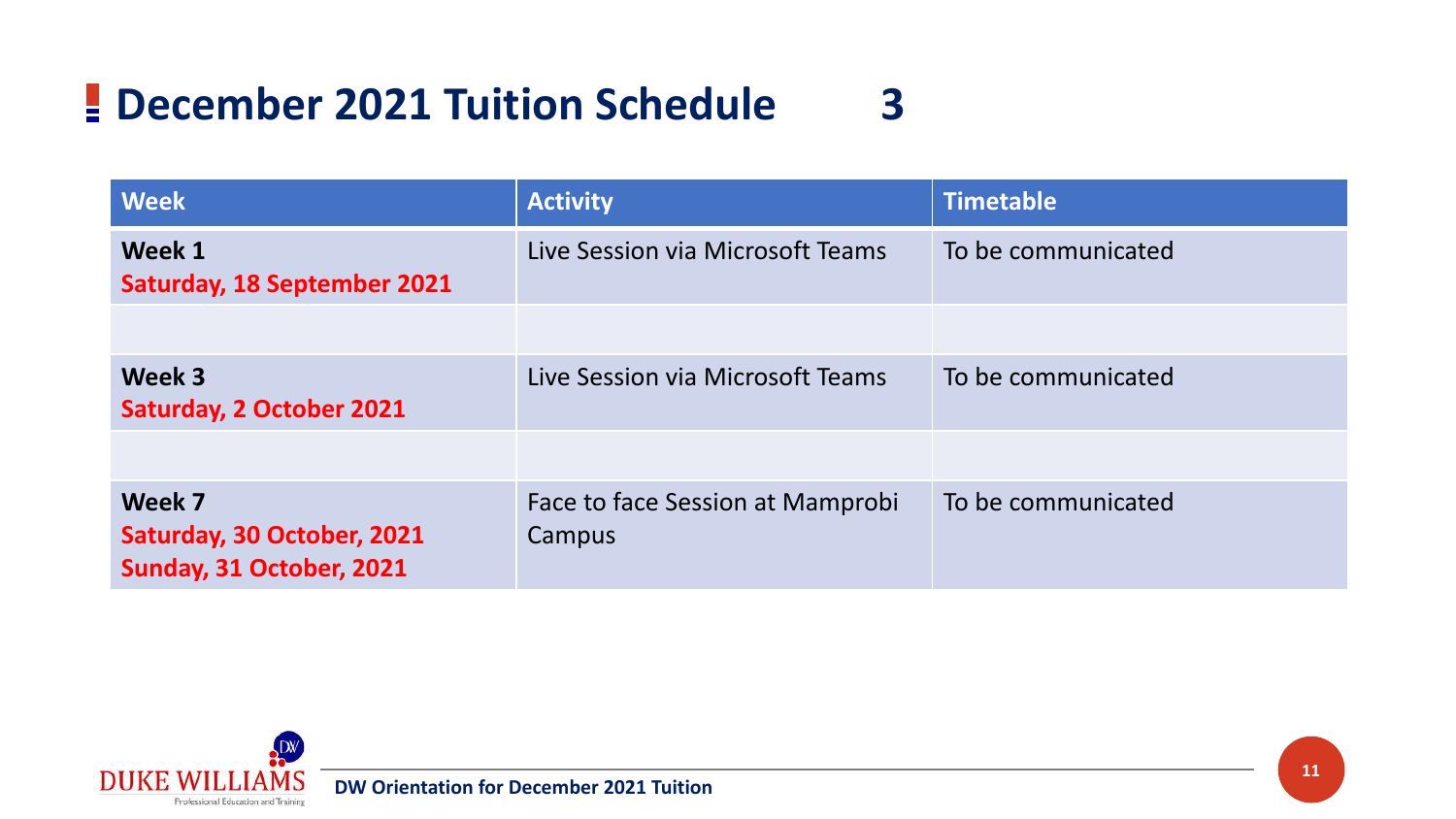## **<u>Exercise 2021 Tuition Schedule</u>**



| ANNA                                     |
|------------------------------------------|
| UITION                                   |
| <b>DECEMBER 2021</b><br><b>TIMETABLE</b> |

#### **Register Now:**

+233241222221 | +233209532992 duke-williams.com/event-registration

**DUKE WILLIAMS** 

Professional Education and Training

**DW Orientation for December 2021 Tuition**

#### **LIVE SESSIONS** MICROSOFT TEAMS

| Saturday, 18th Sept. 2021            |                  |  |  |  |  |  |  |  |
|--------------------------------------|------------------|--|--|--|--|--|--|--|
| $7:00$ am-8:30am<br><b>TX/FM/SBR</b> |                  |  |  |  |  |  |  |  |
| $9:00$ am-10:30am                    | <b>FR/SBL</b>    |  |  |  |  |  |  |  |
| 11:00am-12:30pm                      | AA/AFM           |  |  |  |  |  |  |  |
| 1:00pm-2:30pm                        | PM/AAA           |  |  |  |  |  |  |  |
| $3:00$ pm-4:30pm                     | <b>APM</b>       |  |  |  |  |  |  |  |
| <b>Saturday 2th Oct. 2021</b>        |                  |  |  |  |  |  |  |  |
|                                      |                  |  |  |  |  |  |  |  |
| $7:00am - 8:30am$                    | <b>TX/FM/SBR</b> |  |  |  |  |  |  |  |
| $9:00$ am-10:30am                    | <b>FR/SBL</b>    |  |  |  |  |  |  |  |
| 11:00am-12:30pm                      | AA/AFM           |  |  |  |  |  |  |  |
| $1:00$ pm-2:30pm                     | PM/AAA           |  |  |  |  |  |  |  |

### **FACE-TO-FACE**

**VENUE: MAMPROBI** 

|                 | Saturday (30th Oct) |  |
|-----------------|---------------------|--|
| 8:00am-10:00am  | <b>FM/SBR</b>       |  |
| 10:30am-12:30pm | FR/SBL              |  |
| 1:00pm-3:00pm   | AA/AFM              |  |
| 3:30pm-6:30pm   | <b>PM</b>           |  |
|                 | Sunday (31th Oct)   |  |
| 2:30pm-4:30pm   | TX/APM/AAA          |  |
|                 |                     |  |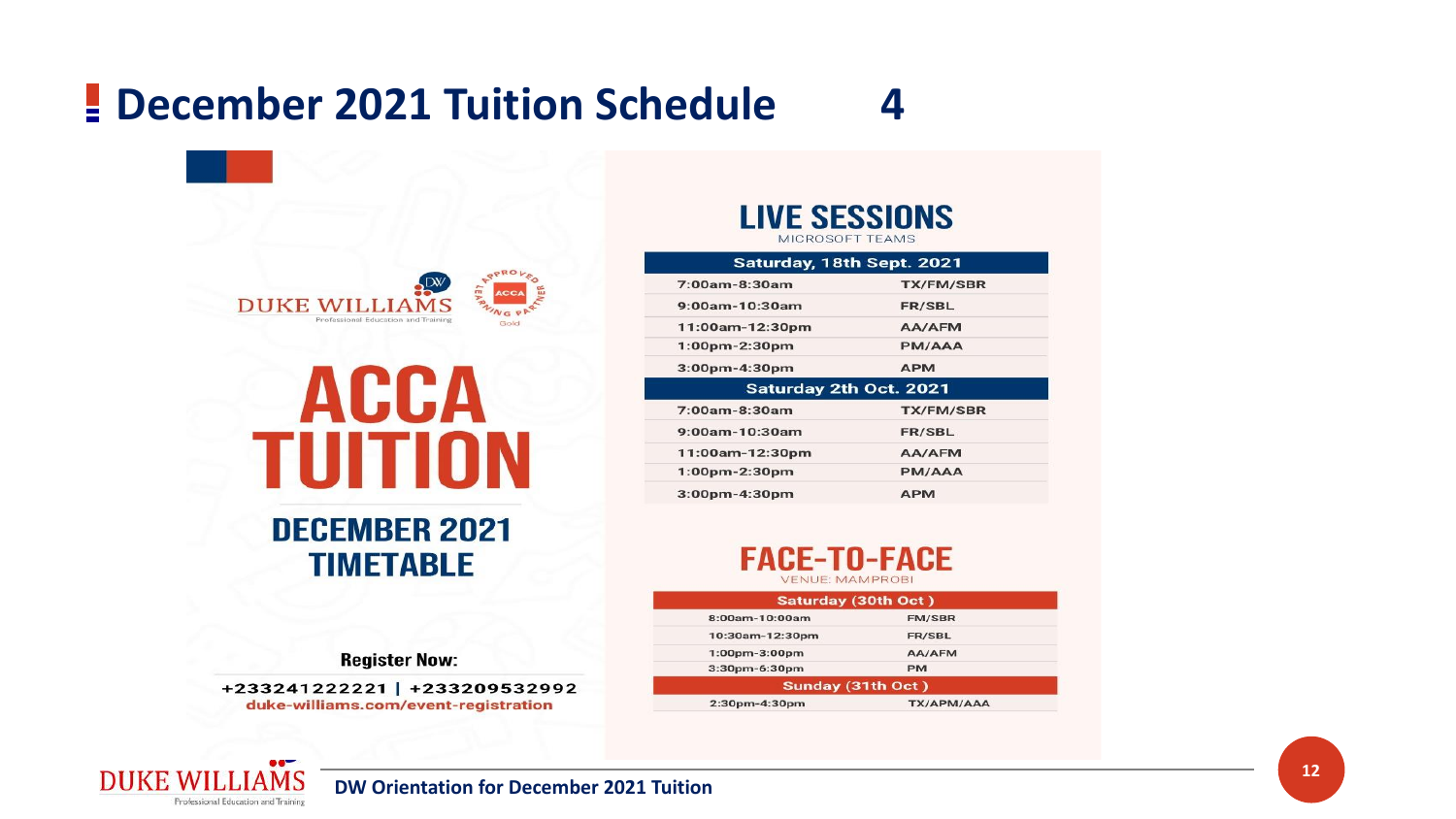# **Lecture Sequence Sample**

#### **ACCA - Audit and Assurance(AA)**

#### **Lecture Sequence for December 2021 Tuition**

| Week                                                                          | <b>Topic Areas</b>                                                                             | <b>Corresponding Videos</b>  | <b>Assignment</b>                                                                                                                                                                  | <b>PER Objective</b>                                                                                                                                                                                                                                                                                                                                                                                       |
|-------------------------------------------------------------------------------|------------------------------------------------------------------------------------------------|------------------------------|------------------------------------------------------------------------------------------------------------------------------------------------------------------------------------|------------------------------------------------------------------------------------------------------------------------------------------------------------------------------------------------------------------------------------------------------------------------------------------------------------------------------------------------------------------------------------------------------------|
|                                                                               |                                                                                                |                              | <b>These questions</b><br><b>MUST</b> be attempted<br>before progressing to<br>the next topic                                                                                      |                                                                                                                                                                                                                                                                                                                                                                                                            |
| Week 1<br>Monday, 13<br><b>September to</b><br>Sunday, 19<br><b>September</b> | The concept of<br>audit and<br>assurance<br><b>Statutory audits</b><br>Corporate<br>governance | AA Videos: 1, 2, 3, 4, 5 & 6 | <b>Reference</b><br><b>Materials: BPP</b><br><b>Workbook and</b><br><b>Practice and</b><br><b>Revision Kit</b><br>Q1-5 BJM Co<br>Q6-10 Conoy<br>Q16-20 Tangerine<br><b>Tech Co</b> | A required competence<br>in PER objective 1 is to<br>demonstrate the<br>application of<br>professional ethics,<br>values and judgement.<br>A required competence<br>in PER objective 18 is to<br>become familiar with<br>the scope and services<br>to be provided by<br>auditors.<br>Another competence in<br>PER 18 requirement is A<br>dow<br>to identify ethical<br>:o activa<br>requirements at thengs |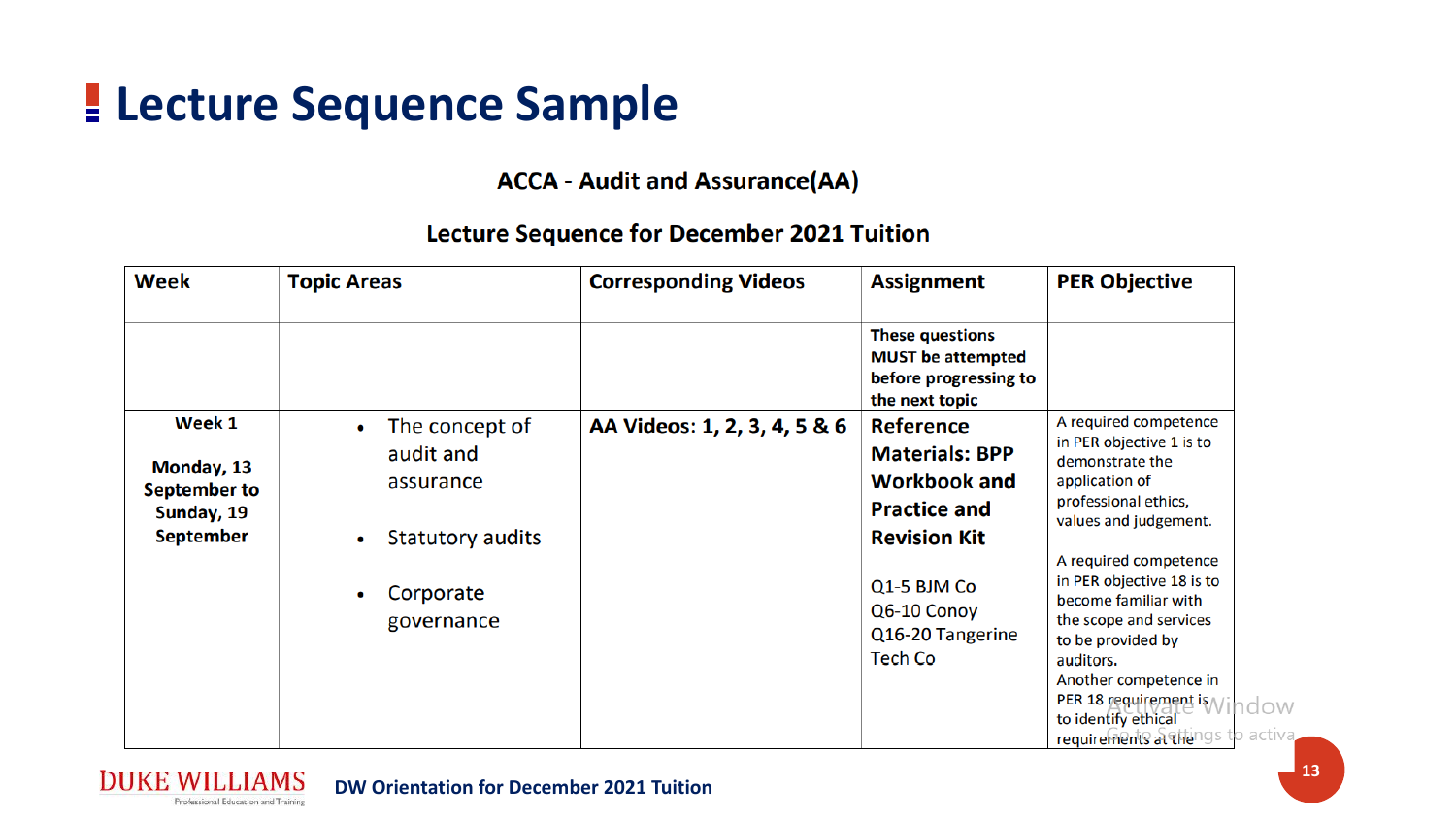# **December 2021 Revision Schedule**

- Revision session starts 1 November, 2021
- live session via Microsoft Teams Saturday, 6 November, 2021
- Mock Exam 1 Saturday/Sunday, 13/14 November, 2021
- Mock Debrief via Microsoft Teams Saturday, 20 November, 2021
- Marked mock with feedback script release 22 to 27 November, 2021
- Mock Exam 2 Wednesday, 9am to Friday 9am. 1-3 December 2021

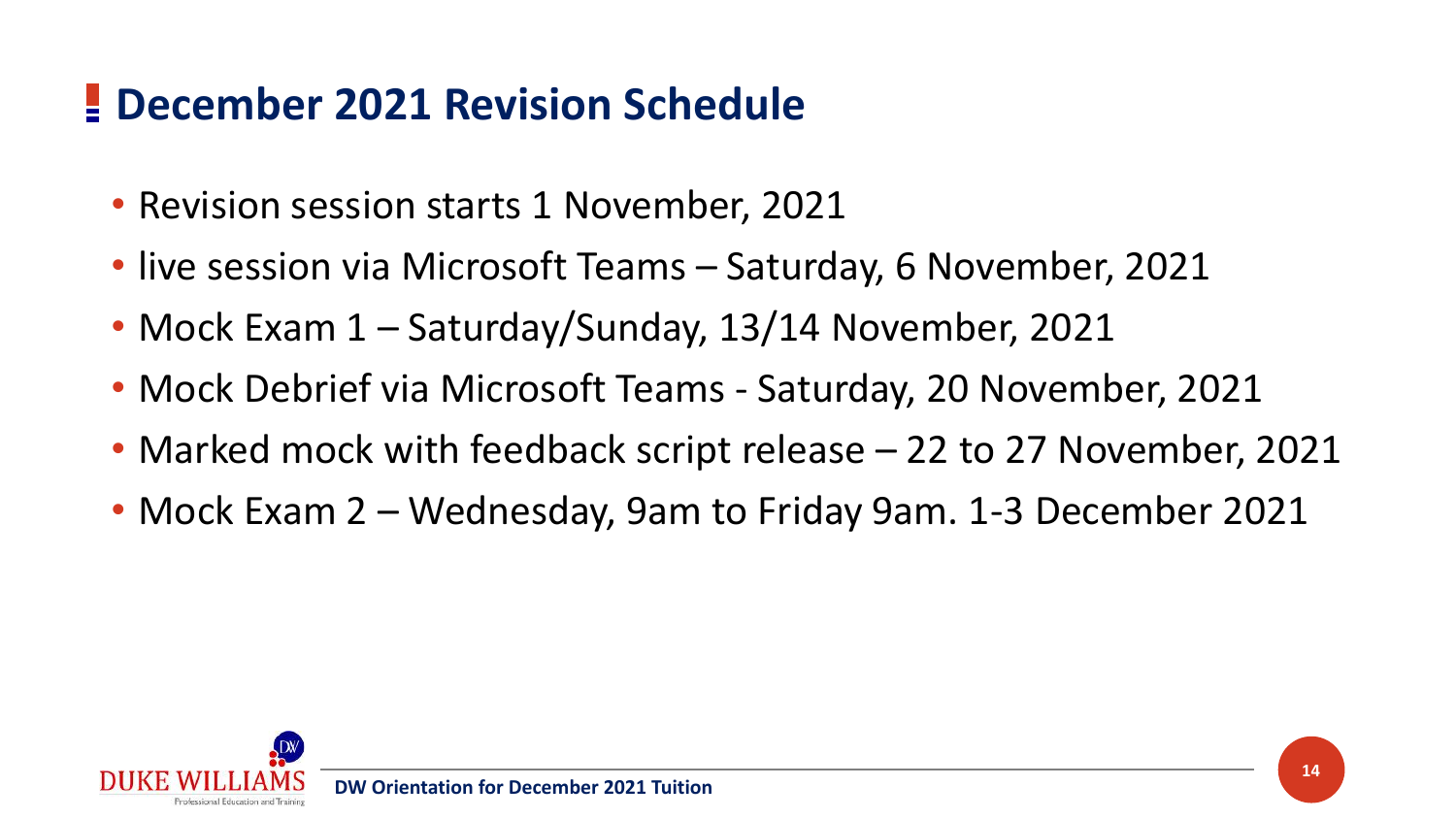# **DW CBE Practice Platform 1(use Google Chrome browser)**

|              | <sup>O</sup> TestReach         |      | $\times$ | $+$                                             |             |              |              | Q                                                                               |   | ∂  | $\times$         |
|--------------|--------------------------------|------|----------|-------------------------------------------------|-------------|--------------|--------------|---------------------------------------------------------------------------------|---|----|------------------|
| $\leftarrow$ | $\mathcal{C}$<br>$\rightarrow$ |      |          | ● cbept.accaglobal.com/tr-candidate             |             |              |              |                                                                                 | ☆ | O  | $\ddot{\ddot{}}$ |
|              | DUKE WILLIAMS                  |      |          |                                                 | $\mathbf C$ | $\mathbf{P}$ | $\spadesuit$ | edem.agbatey@duke-williams.com                                                  |   |    |                  |
|              | Home                           | Mark | Results  | Performance                                     |             |              |              |                                                                                 |   |    |                  |
|              | Assigned Material              |      |          |                                                 |             |              |              | Catalogue                                                                       |   |    |                  |
|              |                                |      |          |                                                 |             |              |              | Advanced Audit & Assurance                                                      |   | ÷  |                  |
|              |                                |      |          |                                                 |             |              |              | Advanced Financial Management                                                   |   | ÷. |                  |
|              |                                |      |          |                                                 |             |              |              | Advanced Performance Management                                                 |   | ÷. |                  |
|              |                                |      |          | C                                               |             |              |              | Advanced Taxation                                                               |   | ÷. |                  |
|              |                                |      |          |                                                 |             |              |              | Audit & Assurance                                                               |   | ÷. |                  |
|              |                                |      |          |                                                 |             |              |              | Activate Windows<br>Financial Management<br>Go to Settings to activate Windows. |   |    |                  |
|              | <b>DUKE WILLIAMS</b>           |      |          | <b>DW Orientation for December 2021 Tuition</b> |             |              |              |                                                                                 |   |    |                  |

Professional Education and Training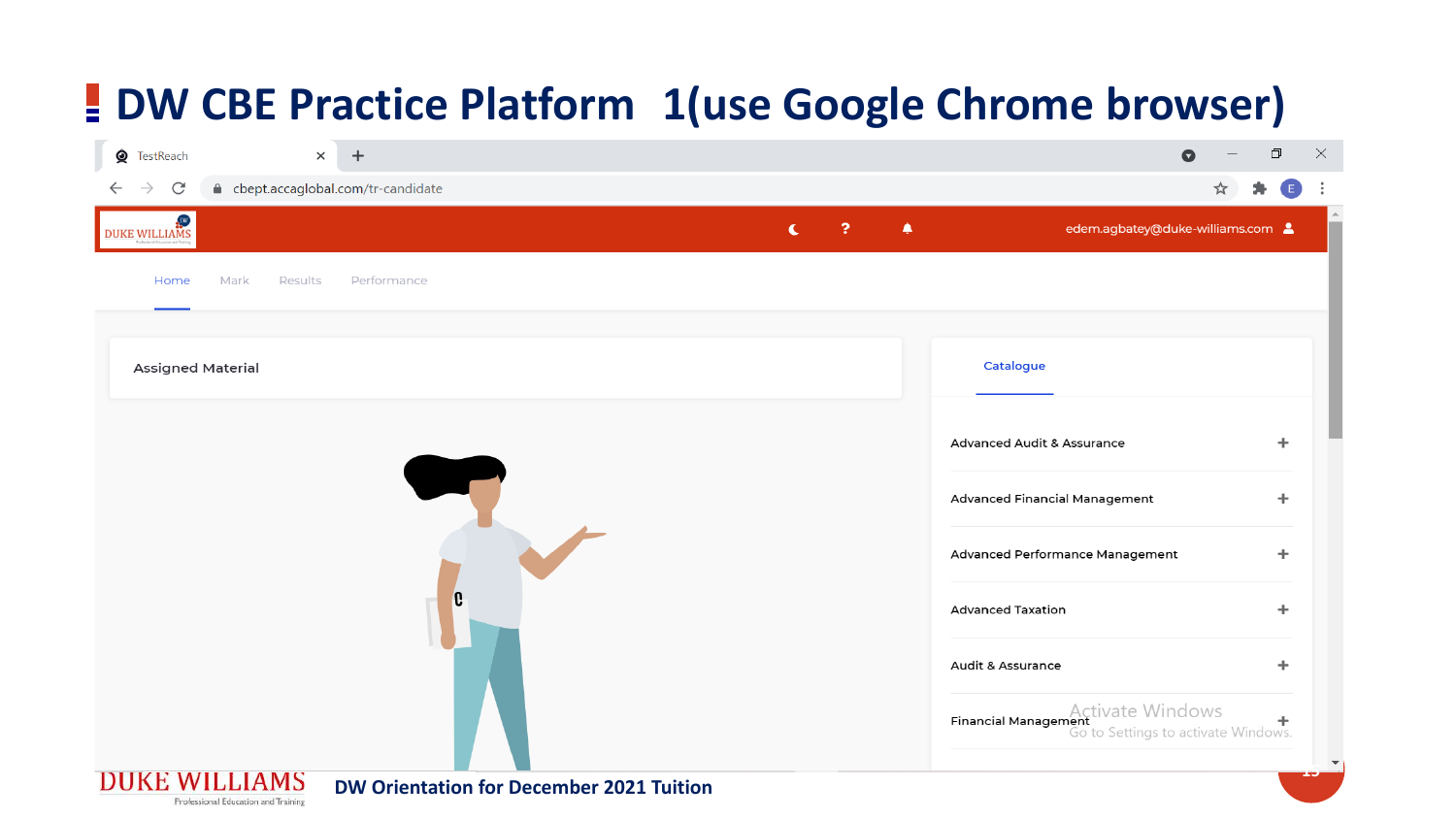# **DW CBE Practice Platform 2(use Google Chrome browser)**

### **DW Practice Platform Request:**

- Full name
- Student ID(ACCA registration number)
- Email address (email address you used to register for ACCA)
- Date of birth(Date of birth you used to register for ACCA
- Paper(s) currently studying with DW for December tuition.